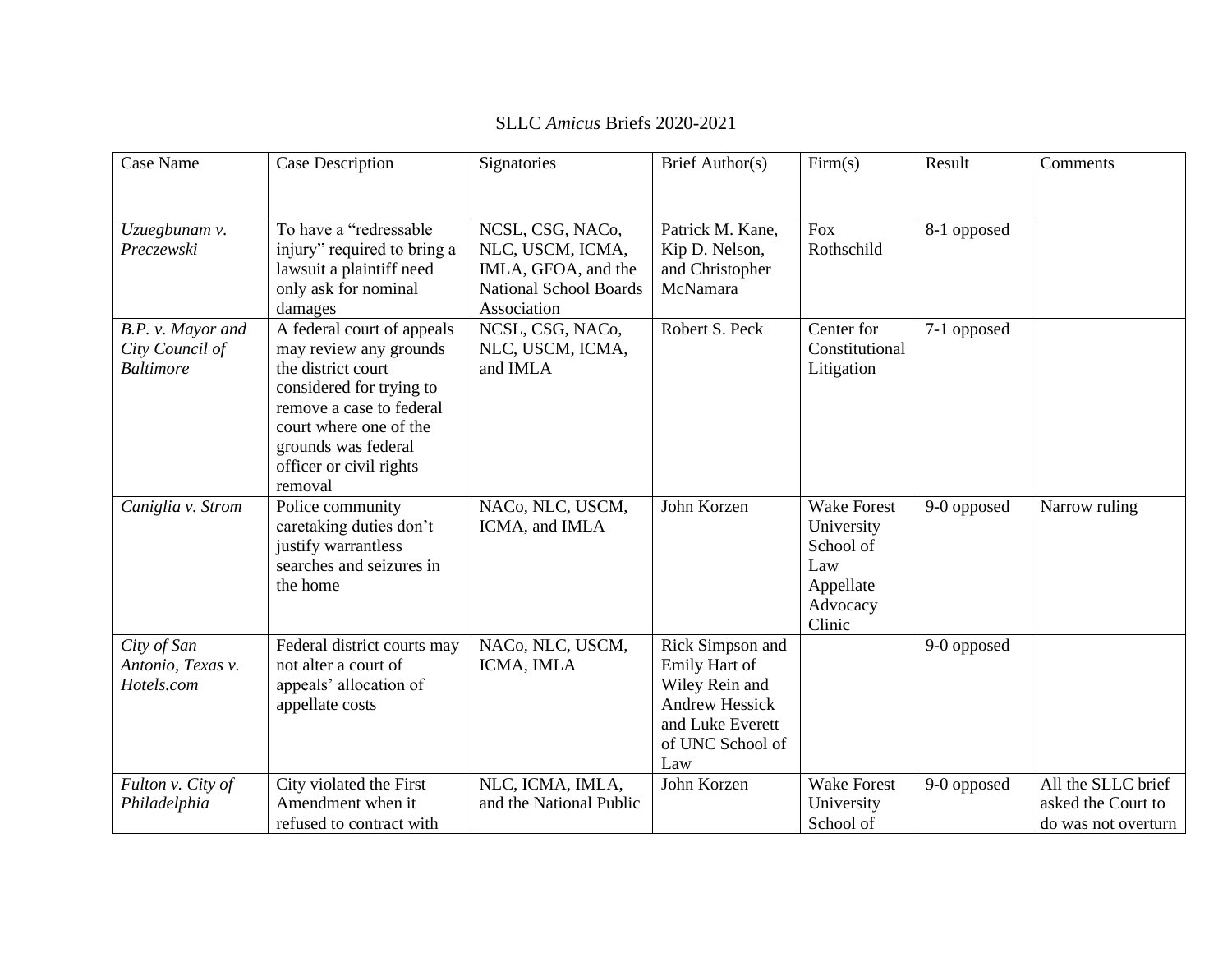|                                        | Catholic Social Service to<br>certify foster care families<br>because CSS refuses to<br>work with same-sex<br>couples                                                                                          | <b>Employer Labor</b><br><b>Relations Association</b>                   |                                                                                                   | Law<br>Appellate<br>Advocacy<br>Clinic         |                            | Employment<br>Division v. Smith,<br>which it didn't do                                                                                                                          |
|----------------------------------------|----------------------------------------------------------------------------------------------------------------------------------------------------------------------------------------------------------------|-------------------------------------------------------------------------|---------------------------------------------------------------------------------------------------|------------------------------------------------|----------------------------|---------------------------------------------------------------------------------------------------------------------------------------------------------------------------------|
| Torres v. Madrid                       | A person may be "seized"<br>by a police officer per the<br>Fourth Amendment even if<br>the person gets away                                                                                                    | NACo, NLC, USCM,<br>ICMA, IMLA, National<br><b>Sheriffs Association</b> | Elizabeth B.<br>Prelogar, Allegra<br>Flamm, Barrett J.<br>Anderson, and<br>Jeanne Detch           | Cooley                                         | 5-3 opposed                | Held over from last<br>term; Roberts cited<br>to the SLLC<br>brief-disagreeing<br>with $it$ —in the<br>majority opinion                                                         |
| City of Chicago v.<br>Fulton           | City didn't violate the<br><b>Bankruptcy Code's</b><br>automatic stay provision<br>by holding onto a vehicle<br>impounded after a<br>bankruptcy petition was<br>filed                                          | NACo, NLC, USCM,<br>ICMA, IMLA, GFOA                                    | <b>Scott Burnett</b><br>Smith, Alexandra<br>E. Dugan, and<br>Stephen C. Parsley<br><b>Bradley</b> | <b>Arant Boult</b><br>Cummings                 | 8-0 in favor               | Held over from last<br>term                                                                                                                                                     |
| Carney v. Adams                        | May the Delaware<br>Constitution require that<br>three state courts be<br>balanced between the two<br>major political parties                                                                                  | NCSL, NACo, NLC,<br>USCM, ICMA, IMLA                                    | Kirti Datla and<br>Kristina<br>Alekseyeva                                                         | Hogan<br>Lovells                               | 8-0 decided<br>on standing | Held over from last<br>term                                                                                                                                                     |
| Cedar Point<br>Nursery v. Hassid       | A regulation allowing<br>union organizers access to<br>agriculture employers'<br>property to solicit support<br>for unionization up to<br>three hours a day, 120<br>days a year is a per se<br>physical taking | NACo, NLC, USCM,<br>ICMA, IMLA and<br><b>GFOA</b>                       | <b>Matthew Littleton</b><br>and David T.<br>Goldberg                                              | Donahue,<br>Goldberg,<br>Weaver &<br>Littleton | 6-3 opposed                | SLLC asked for<br>and the Court said<br>temporary<br>intrusions by<br>government<br>officials to do<br>police work,<br>conduct<br>inspections, etc.<br>aren't per se<br>takings |
| PennEast Pipeline<br>Co. v. New Jersey | Congress may<br>constitutionally grant                                                                                                                                                                         | CSG, NLC, USCM,<br>ICMA, and IMLA                                       | Jennifer Selendy,<br>Erica Iverson,                                                               | Selendy &<br>Gay                               | 5-4 opposed                |                                                                                                                                                                                 |